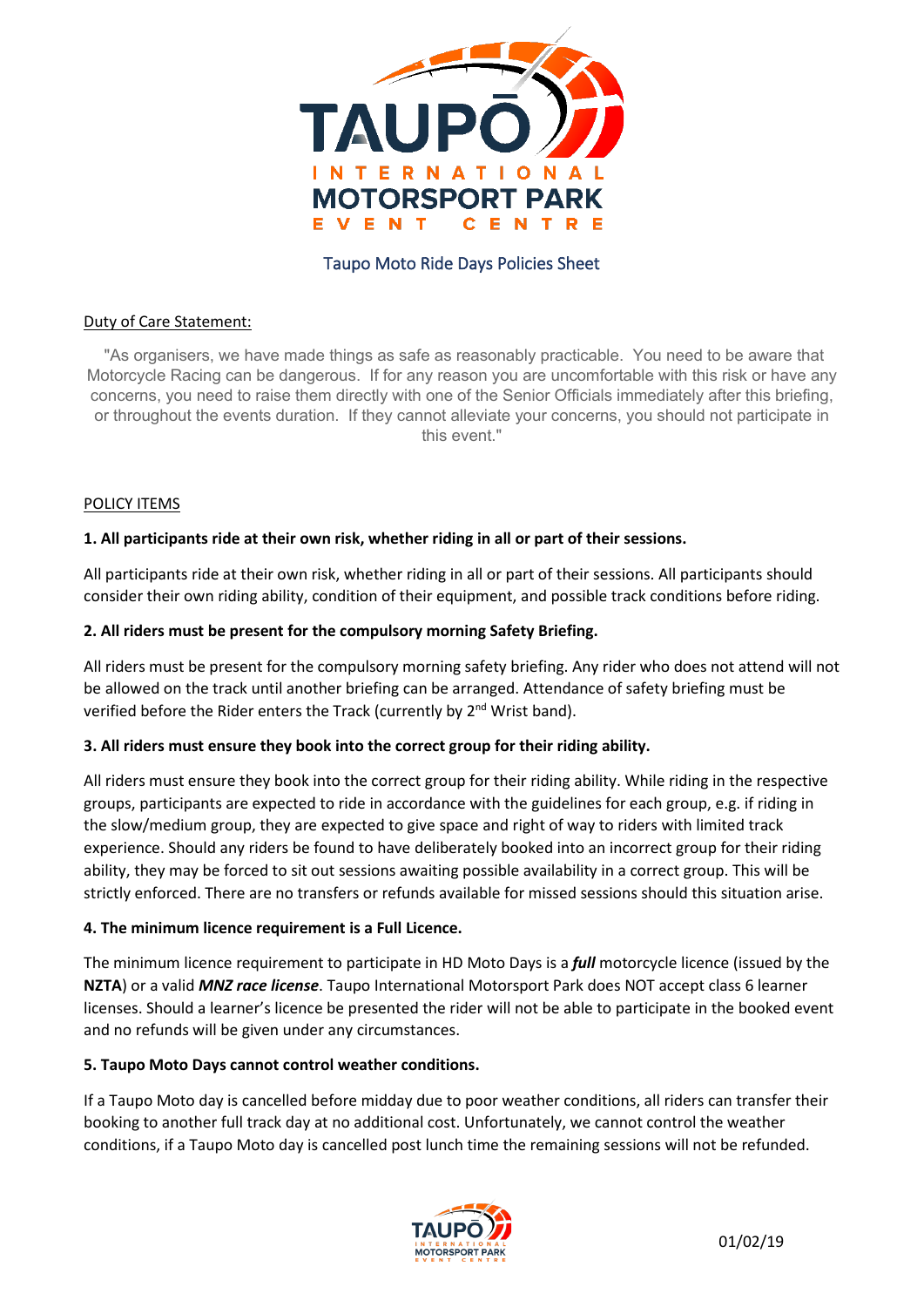Taupo International Motorsport Park accepts no responsibility should an event be cancelled due to unforeseen circumstances, including (but not limited to) extreme weather conditions.

# **6. Stoppages.**

Should there be stoppages during the day due to incidents, breakdowns, inclement weather, or any other issue that could reasonably be considered outside of Taupo Moto Days control, there will be no reimbursement, reschedule or compensation for any missed track time in any way, shape or form.

# **7. Failing to attend/ Being unfit to ride.**

Taupo International Motorsport Park accepts no responsibility if a rider fails to attend, cannot ride, is unfit to ride, or chooses not to ride in all or part of the day - regardless of the reason (including, but not limited to; weather conditions; work requirements; motorcycle problems; family crisis; and health problems). There are no refunds or reschedules either in part or in full, including hire equipment.

## **8. Recording devices allowed on circuit**

Video recording devices are allowed at Taupo Moto days. To ensure your devices are fitted appropriately and will pass scrutineering, please see the camera policies on the Taupo International Motorsport Parks website. The camera and mounting must be presented at scrutineering.

# **9. The consumption of alcohol and use of illegal substances is strictly prohibited.**

The consumption of alcohol and use of illegal substances is strictly prohibited at Taupo Moto days. Any person found consuming (or to be affected by) alcohol or drugs, will not be permitted to participate in the event. No refunds will be given under any circumstances, and perpetrators risk being expelled from the venue and refused participation in future events. Taupo International Motorsport Park reserves the right to subject riders to random breath testing and / or checking for influence of drugs.

It is your responsibility to be in a fit condition to ride on the day. Due to the high concentration requirements, Taupo International Motorsport Park strongly recommends a good night's sleep and abstaining from alcohol and drugs (always, but specifically) the night before your event. This does not include prescribed medication which is endorsed by your physician as being non-detrimental to your participation in this activity.

## **10. Rescheduling.**

Riders may reschedule or cancel their booking (excluding group bookings) provided this is completed more than one week (7 days) prior to the event, and less a \$25 processing fee per position booked. Within one week (7 days) prior to an event no refunds or reschedules will be given.

However, Taupo Moto Days will allow a rider to transfer a position to another rider, provided the rider taking the position fits the criteria for the booked riding group, and the day has not started. You can do this by contacting the Taupo International Motorsport Parks office prior to the event or by speaking with registration staff on the morning of the event. The new rider must fit the same criteria and the rider who cannot attend and must also be a Taupo Moto member.

# **11. All participants are responsible for ensuring their motorcycle is suitable and is in a track-worthy condition.**

All participants are responsible for ensuring their motorcycle is in a roadworthy / track-worthy condition and capable of passing machine examination prior to attending the event. Riders must ensure their machine is in

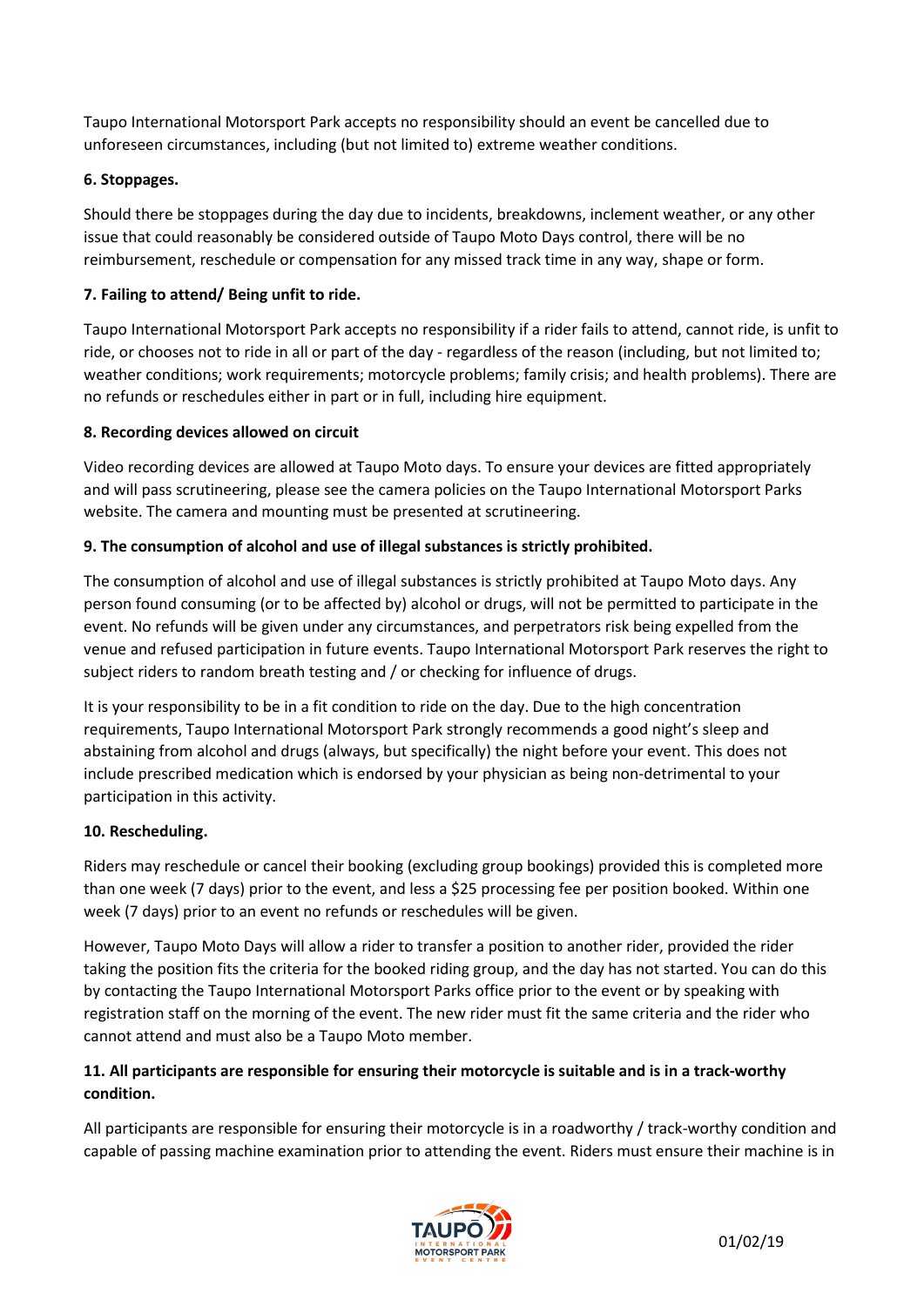track worthy condition before they arrive at the track. They will ensure all parts are securely fitted and fastened, no sharp edges, with no leaks of any fluids. Mirrors must be removed or fully covered.

High speed track riding imposes considerable loads on brakes and tyres. These will be inspected to ensure they are suitable for the days event.

All machines must be inspected by Taupo Moto Scrutineer's. If the machine is in an acceptable condition, it will be given a current scrutineering sticker for the days event. All machines must have a current scrutineering sticker before entering the track. The rider is 100% responsible for their machine and maintaining its condition before and during the event.

If your motorcycle is not deemed safe by our scrutineers, you will not be allowed out onto the track. Please note there will be no refunds if this scenario is to occur.

#### **12. Minimum riding gear requirements.**

All riders are required to meet the minimum riding gear requirements but are always recommended to wear the best track gear possible. Refer to Matrix below.

|                           | <b>Group Requirements</b> |             |                          |             |
|---------------------------|---------------------------|-------------|--------------------------|-------------|
| <b>Safety Equipment</b>   | <b>Novice</b>             | <b>Slow</b> | <b>Medium</b>            | Fast        |
| <b>Helmets</b>            | Required                  | Required    | Required                 | Required    |
| <b>Split Leathers</b>     | Required                  |             | $\overline{\phantom{a}}$ |             |
| 270° / One-Piece Leathers | Recommended               | Required    | Required                 | Required    |
| <b>Gloves</b>             | Required                  | Required    | Required                 | Required    |
| <b>Boots</b>              | Required                  | Required    | Required                 | Required    |
| <b>Back Brace</b>         | Required                  | Required    | Required                 | Required    |
| <b>Chest Protector</b>    | Recommended               | Recommended | Recommended              | Recommended |

Helmets: Full face road helmet, compliant with New Zealand Standard NZS 5430 or Australian Standard AS 1698. They must be in good condition with no visible damage. They must not have any external items added to the helmet, notably Camera's but also intercoms/stickers or decorations.

Gloves: Must be designed for motorcycle use, must have no holes or visible damage. Must overlap the sleeves of the rider's jacket.

Boots: Must be specifically designed for motorcycle use, must have no holes or visible damage. Must be long enough to overlap the riders pants. (No work boots, steel caps or trainers allowed).

Chest and back protectors are strongly recommended for all riders.

One-piece leathers are recommended for all riders but split leathers may be worn for the novice group. Textiles or jeans of any type of not permitted on track at any time.

Split leathers are leathers that are designed for motorcycle use. 270° leathers must be joined by a zip that covers 270 degrees and has leather covering the zip. One piece leathers are the strongest and are recommended above all else.